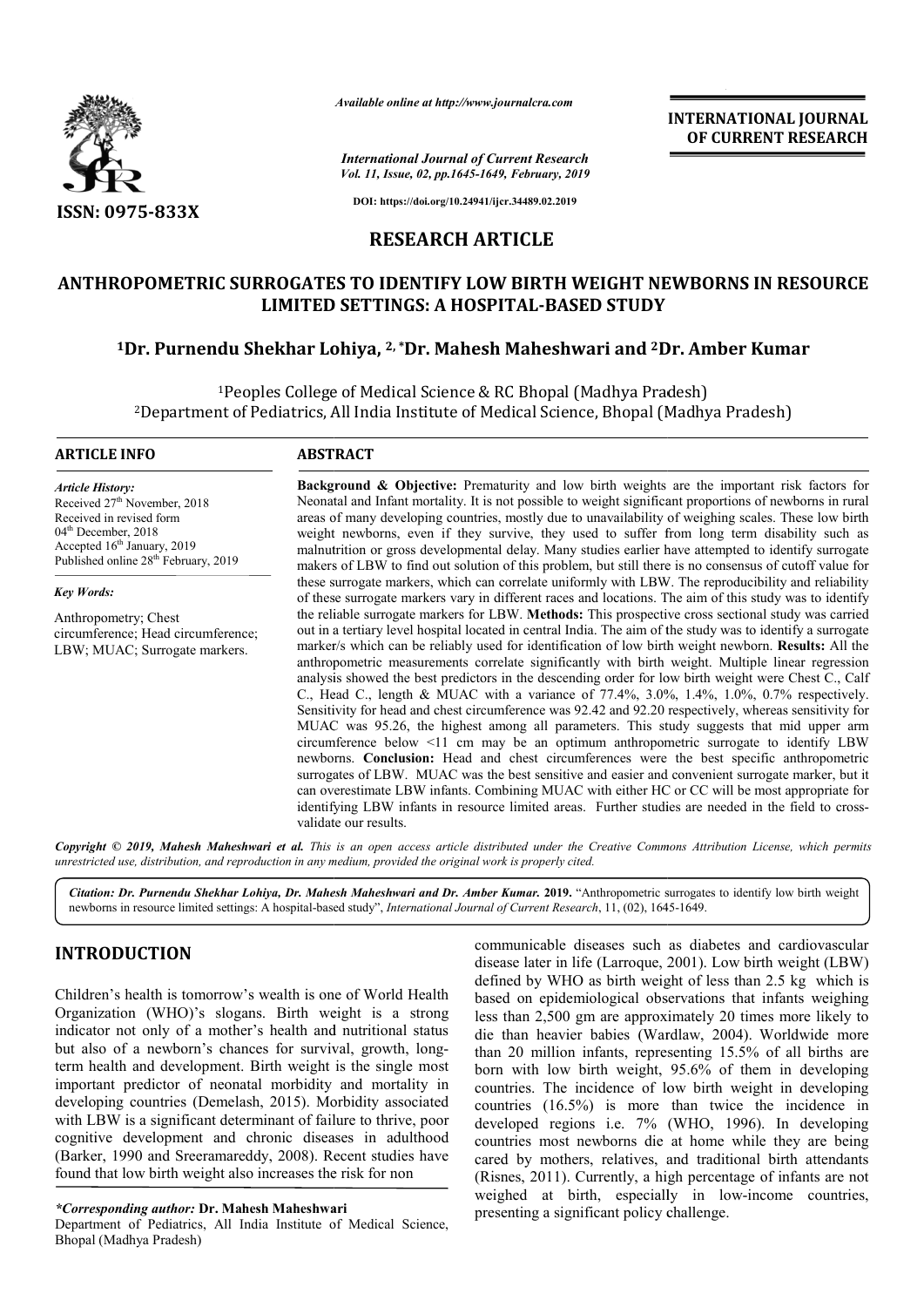| Parameters  | Normal Birth Weight babies [N=289] |                      | LBW babies $[n=211]$ |                      | Student 't' Test Value | P Value |
|-------------|------------------------------------|----------------------|----------------------|----------------------|------------------------|---------|
| (cm)        | Mean birth weight                  | $\pm$ Std. Deviation | Mean birth weight    | $\pm$ Std. Deviation |                        |         |
| Head C.     | 33.55                              | 0.83                 | 31.26                | 1.43                 | 22.422                 | 0.001   |
| Chest C.    | 31.89                              | 0.98                 | 29.53                | 1.77                 | 18.980                 | 0.001   |
| MUAC        | 11.24                              | 3.28                 | 9.53                 | 0.993                | 7.262                  | 0.001   |
| Length      | 49.31                              | 4.06                 | 46.53                | 2.15                 | 9.013                  | 0.001   |
| Thigh C.    | 13.70                              | 1.13                 | 12.00                | 1.11                 | 16.695                 | 0.001   |
| $CalfC$ .   | 10.68                              | 0.87                 | 9.42                 | 0.957                | 15.375                 | 0.001   |
| Foot length | 7.38                               | 0.45                 | 7.48                 | 0.226                | 2.427                  | 0.016   |

**Table 1. Comparative distribution of anthropometric measurement (cm) among normal birth weight and low birth weight newborns**

Identifying these high risk babies and timely referral for proper intensive care increases their chances of survival.

# **MATERIAL AND METHODS**

This prospective cross sectional study was carried out in a tertiary level hospital located in central India. The aim of the study was to identify a surrogate marker/s which can be reliably used for identification of low birth weight newborn and their correlation. The study protocol was approved by institutional research advisory committee and institutional ethics committee. All live newborns (singleton baby without any major congenital malformation) delivered in the hospital during the study period  $(1<sup>st</sup>$  February 2014 to 30<sup>th</sup> April 2015) irrespective of gestational age were included in the study. Newborns with major congenital anomalies like hydrops, foot abnormality, microcephaly or hydrocephalus were excluded from the study. All live births were examined by investigator within 24-48 hours of birth. Data was recorded and entered in MS excel sheet. To ensure reliability, the principal investigator recorded the anthropometric parameters of newborns using standard techniques. Babies were weighed naked on electronic weighing scale (after standardization) to the nearest of 5g. Head circumference (HC) measured by non stretchable measuring tape to the nearest of 0.1cm along the maximum occipitofrontal diameter over occiput & eyebrow. Chest circumference (CC) measured by non stretchable measuring tape to the nearest of 0.1 cm along the nipple line at the end of expiration phase. Mid Upper Arm Circumference (MUAC) measured by non stretchable measuring tape to the nearest of 0.1 cm of left arm at the midpoint between the tip of acromian process and olecranon process. Crown heel length (CHL) measured by infantometer recording to nearest of 0.1 cm with the baby supine, knees fully extended & soles of feet held firmly against the foot board & head touching the fixed board. Foot length (FL) measured by a plastic scale recording to nearest of 0.1 cm with the sole of foot pressed against that vertical scale. Calf circumference measured by non stretchable measuring tape to the nearest of 0.1 cm at the most prominent point in a semi-flexed position of the leg. Thigh circumference measured by non stretchable measuring tape to the nearest of 0.1 cm at the lowest furrow of gluteal region.

#### **Statistical Analysis**

Statistical analysis was done using SPSS software Version 20; Chicago Inc., USA. Specific statistical tests applied for data comparison to find out the statistical significance of the comparisons. Quantitative variables were compared using mean values and qualitative variables using proportions. Significance level was fixed at  $P \leq 0.05$ . Statistical tests employed for the obtained data in our study were: Chi-Square  $(\chi^2)$  Test, Student's t-test, Pearson's Correlation and multiple linear regression analysis.

#### **OBSERVATIONS AND RESULTS**

It revealed that 42.20 percent of the total babies were found to be low birth weight babies. As per gender wise distributions of newborns, it has been observed that among low birth weight newborns, 50.2% were males and 49.8% were females. Among normal weight newborns, 52.9% were males and 48.2% were females. Hence in both the groups, male newborns were having higher percentage than female newborns and the differences between birth weight and gender of the newborns were found to be non significant. $(P=0.550)$ . The differences between all anthropometric measurements of newborns and birth weight were found statistically highly significant. (P=0.001) Mean head circumference was 31.26 cm in low birth weight babies and 33.5 cm in normal weight babies. While MUAC was 9.53 cm in low birth weight babies and 11.24 cm in normal weight babies (Table 1, Figure 1a figure 1b).



**Figure 1a. Mean anthropometric measurements of normal birth weight and low birth weight newborns**



**Figure 1b. Mean anthropometric measurements of normal birth weght and low birth weight newborns**

All the parameter shows positive correlation with birth weight, which is highly significant (P=0.001). Pearson correlation Coefficient was highest for Chest Circumference i.e. 0.88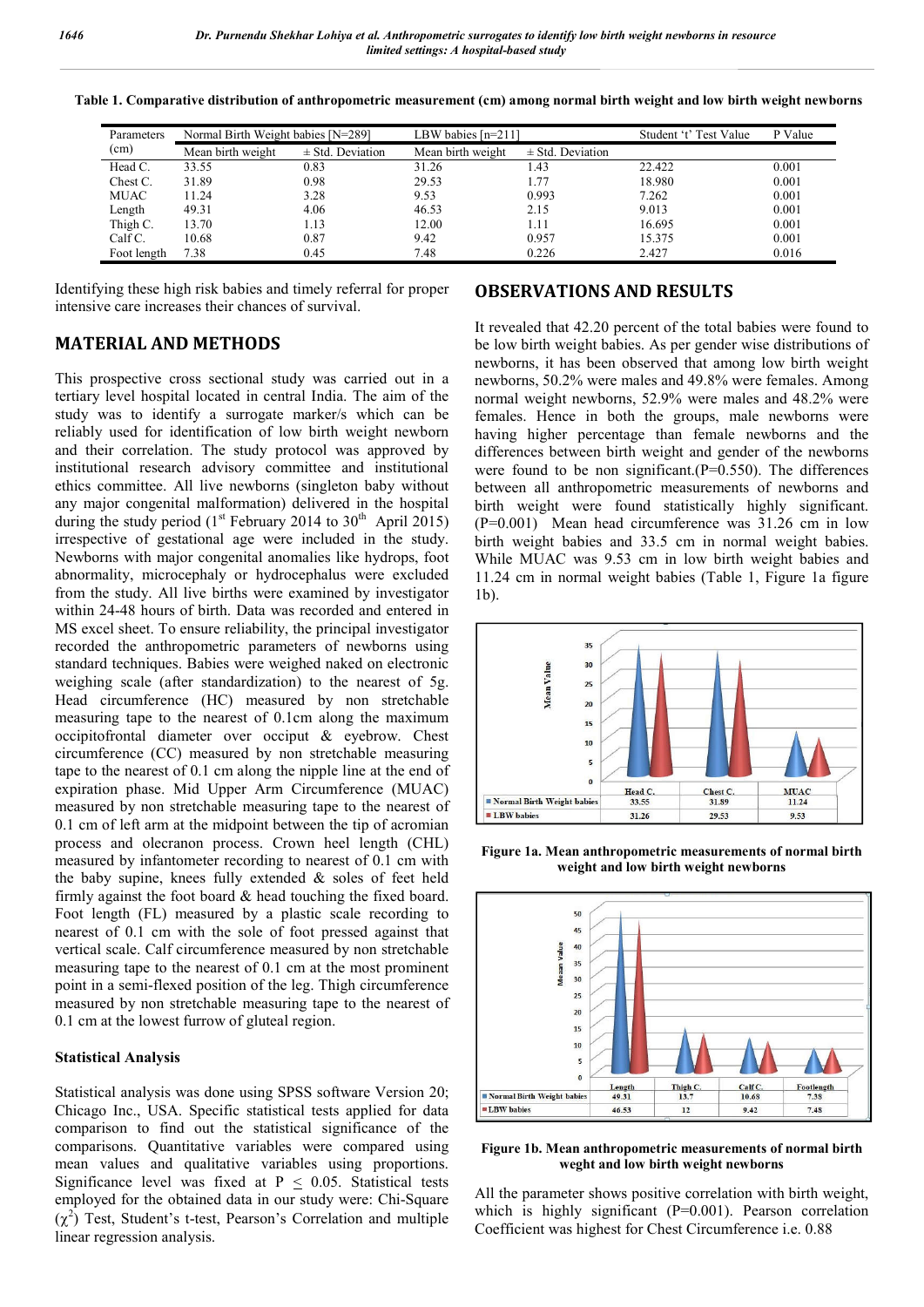| Parameters      | Pearson correlation Coefficient (r) | P value | Correlation |
|-----------------|-------------------------------------|---------|-------------|
| Head C.         | 0.84                                | 0.001   | Strong      |
| Chest C.        | 0.88                                | 0.001   | Strong      |
| MUAC            | 0.34                                | 0.001   | Moderate    |
| Length          | 0.54                                | 0.001   | Moderate    |
| Thigh C.        | 0.74                                | 0.001   | Strong      |
| Calf C.         | 0.79                                | 0.001   | Strong      |
| Foot length     | 0.15                                | 0.001   | Weak        |
| Gestational Age | 0.54                                | 0.001   | Moderate    |





**Table 3. Step Wise Multiple Linear Regression analysis with Birth Weight as a dependent variable and various anthropometric measurements as an independent Variables**

| Model | Anthropometric measurements | Constant | <b>Regression Coefficient Beta</b> | 't' Value | P value | R Square | Mean  |
|-------|-----------------------------|----------|------------------------------------|-----------|---------|----------|-------|
|       | Chest C.                    | $-5.029$ | 0.880                              | 41.34     | 0.001   | 0 774    | 30.89 |
|       | Calf C.                     | $-4.474$ | 0.271                              | 8.59      | 0.001   | 0.804    | 10.15 |
|       | Head C.                     | $-5.158$ | 0.281                              | 6.20      | 0.001   | 0.818    | 32.58 |
| 4     | MUAC                        | $-5.088$ | 0.093                              | 4.68      | 0.001   | 0.825    | 10.51 |
|       | Length                      | $-5.510$ | 0.174                              | 5.41      | 0.001   | 0.835    | 48.13 |



followed by Head Circumference i.e. 0.84. Head, Chest, Thigh and Calf Circumference had strong correlation with birth weight while foot length had weak correlation (Table 2, Figure 2). Multiple linear regression analysis which was executed to estimate the linear relationship between the Birth weight as a dependent variable and various independent variables shows that the best predictors in the descending order for low birth weight were Chest C., Calf C., Head C., length & MUAC with a variance of 77.4%, 3.0%, 1.4%, 1.0%, 0.7% respectively. It also reveals that all the independent variables were significantly associated with birth weight (Table 3,Figure 3). Association of independent anthropometric variables with birth weight in terms of sensitivity & specificity also exist. Sensitivity for head and chest circumference was 92.42 and 92.20 respectively, whereas sensitivity for MUAC was 95.26,

the highest among all parameters. There was high prevalence of low birth weight baby in case if head circumference, chest circumference and MUAC was below the cut-off point (Table 4).

### **DISCUSSION**

Despite several national level programms still the skill attendance at birth is not available in central India. These facts lead us to evaluate various surrogate markers which can be used by peripheral health worker to identify these high risk children and managed them. This study showed a higher number of LBW in central India in comparison to previous data by UNICEF. Study also showed the lower average birth weight 2310 grams in comparison to previous studies.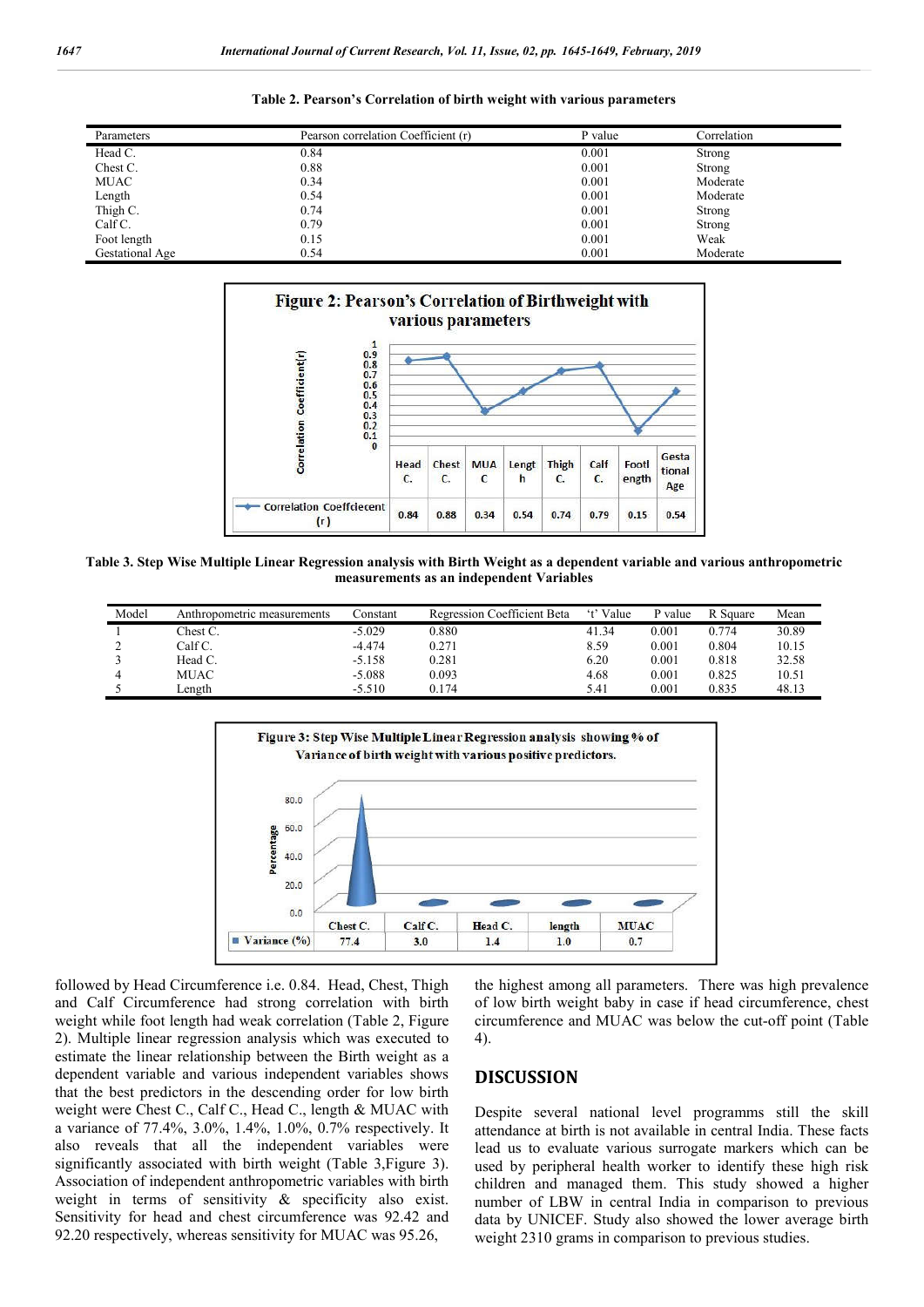| <b>Independent Variables</b> | LBW babies $\left[ \leq 2.5 \text{ kg} \right]$ | Normal babies $[≥2.5 kg]$ | Total | Chi Square value | P value | Sensitivity/Specificity |
|------------------------------|-------------------------------------------------|---------------------------|-------|------------------|---------|-------------------------|
| Head Circumference           |                                                 |                           |       |                  |         |                         |
| $<$ 33 cm                    | 195                                             | 46                        | 241   | 286.0            | 0.001   | 92.42/84.08             |
| $\geq$ 33 cm                 | 16                                              | 243                       | 259   |                  |         |                         |
| Total                        | 211                                             | 289                       | 500   |                  |         |                         |
| <b>Chest Circumference</b>   |                                                 |                           |       |                  |         |                         |
| $<$ 31 cm                    | 185                                             | 48                        | 233   | 248.0            | 0.001   | 92.20/83.39             |
| $\geq$ 31 cm                 | 26                                              | 241                       | 267   |                  |         |                         |
| Total                        | 211                                             | 289                       | 500   |                  |         |                         |
| <b>MUAC</b>                  |                                                 |                           |       |                  |         |                         |
| $<$ 10.60 cm                 | 201                                             | 162                       | 363   | 94.2             | 0.001   | 95.26/43.94             |
| $\geq 10.60$ cm              | 10                                              | 127                       | 137   |                  |         |                         |
| Total                        | 211                                             | 289                       | 500   |                  |         |                         |
| Calf Circumference           |                                                 |                           |       |                  |         |                         |
| $<$ 10.20 cm                 | 190                                             | 110                       | 300   | 137.0            | 0.001   | 90.05/61.94             |
| $\geq$ 10.20 cm              | 21                                              | 179                       | 200   |                  |         |                         |
| Total                        | 211                                             | 289                       | 500   |                  |         |                         |
| Length                       |                                                 |                           |       |                  |         |                         |
| $< 48.60$ cm                 | 194                                             | 105                       | 299   | 157.0            | 0.001   | 91.94/63.67             |
| $\geq$ 48.60 cm              | 17                                              | 184                       | 201   |                  |         |                         |
| Total                        | 211                                             | 289                       | 500   |                  |         |                         |

**Table 4. Association between independent variables and Prevalence of low birth weight and its Sensitivity & specificity**

A value of  $\leq 8$  cm and  $\leq 6.8$  cm for mid upper arm circumference showed highest validity for picking up newborns weighing <2000 gm and <1500 gm respectively in India (Das et al, 2005). In Bangladesh, it has been concluded that a mid upper arm circumference of  $\leq$ 9 cm had the best sensitivity and specificity for identifying newborns with a birth weight of less than 2500 gm (Ahmed et al, 2000). Validity of cut off values for best surrogate anthropometric parameters in the present study depict that mid upper arm circumference ≤11cm has best sensitivity for identifying infants weighing<2.5 Kg. In our study, head circumference of 33 cm was found to be second best indicator on the basis of sensitivity after mid upper arm circumference. Other studies have also reported a similar cutoff point of 33.5cm (Chandrashekhar *et al*., 2008). The sensitivity and specificity in our study for head circumference is 92.42% and 84% respectively. Some of the studies questioned the efficacy of head circumference as surrogate marker, as the measurement of head circumference at birth could not be accurate due to molding of head, particularly in cases of prolonged and obstructed labour. In present study, chest circumference of 31 cm was found to be next best indicator after mid upper arm circumference & head circumference. Other studies have also reported a cutoff point between 29.5 and 30 cm (Bhargava, 1985 and Singh, 1988). WHO collaborative study has recommended that chest circumference of 29 centimeters and 30 centimeters may identify 'highly at risk' and 'at risk' newborns respectively. In our study maximum sensitivity and specificity was at chest circumference of 31 centimeters. Chest circumference has a larger cross-section with less chance of systematic or random errors in measurement. Measuring chest circumference is simpler because identification of nipple line is relatively easier than other measurements but may be operationally difficult as it require removal of clothes. Thus, chest circumference may have a drawback with reference to maintenance of warm chain for the newborn especially during the months of winter. This study suggests a cutoff value of 48.6 cm with a sensitivity of 91.9% for crown heel length with a lower specificity of 63.6% and a cutoff value of 12.9 cm for thigh circumference with sensitivity of 91.8% but with a lower specificity. Similarly a calf circumference of 10.2cm with a sensitivity of 90% was suggested in our study, whereas a foot length of 7.5cm has poor sensitivity (72%) in this study.

#### **Conclusion**

It can be concluded that all the anthropometric measurements correlate significantly with birth weight. Anthropometric parameters can be considered as a useful tool to identify low birth-weight using their cut-offs in situations where weighing machine is not easily available like that in rural areas. Head and chest circumferences were the best anthropometric surrogates of LBW in terms of specificity. The results of our study suggest that mid upper arm circumference below <11 cm may be an optimum anthropometric surrogate to identify LBW newborns having the best sensitivity. Addition of head circumference and chest circumference in the screening tool will increase the specificity to identify LBW infants. Measurement of MUAC is easier, convenient as compared to chest circumference since it does not require full undressing of baby. Also MUAC unlike HC does not get altered by the process of difficult labor. All these factors have implications for use of these measurements by community health workers. The midwives are advised to refer new born whose mid upper arm circumference falls below the cutoff value for further assessment in nearby hospital. The same tape can be used by midwives for follow up at home visits. As this study is hospital-based study, further community based studies on larger scale are needed in the field to cross-validate our results.

#### **Key Points**

- Anthropometric parameters can be considered as a useful tool to identify low birth-weight.
- Head and chest circumferences were the best anthropometric surrogates of LBW in terms of specificity.

**Conflict of interest** and Funding statement- none

#### **REFERENCES**

Ahmed FU, Karim E, Nurjahan S. 2000. Mid-arm circumference at birth as predictor of low birth weight and neonatal mortality. *Journal of Biosocial Science* 32: 487- 493.